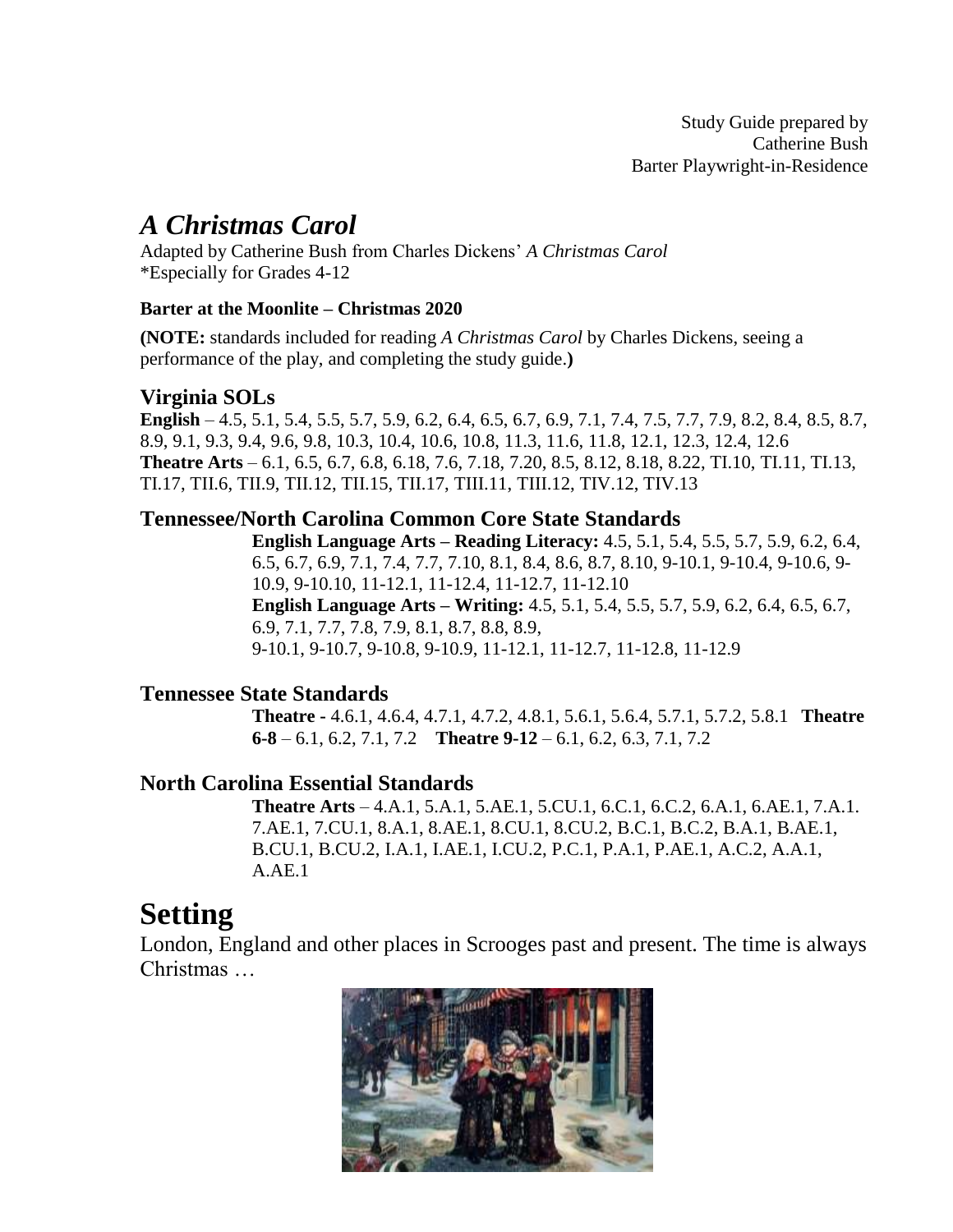## **Characters**

*Ebenezer Scrooge* – a cruel, rich businessman; a miser *Bob Cratchit* – his clerk *Fred* – Scrooge's nephew, kind and compassionate *Solicitors* – charity workers *Beggar Woman* – homeless woman *Jacob Marley* – Scrooge's former business partner, a ghost *The Ghost of Christmas Past* – the first spirit *Fan –* Scrooge's sister *Dick Wilkins***–** Scrooge's friend/coworker at Fezziwig's *Mr. Fezziwig –* Scrooge's master, a jolly man *Mrs. Fezziwig* – his wife *Belle* – Scrooge's one true love *Charles* – Belle's husband *Thomas* – Belle's son *Clara* – Belle's daughter *The Ghost of Christmas Present* – the second spirit *Elizabeth* – Fred's wife *Kitty* – Elizabeth's sister *Topper* – Fred's friend *Mrs. Cratchit* – Bob's wife *Martha Cratchit* – the eldest Cratchit child *Peter Cratchit* – her younger brother *Tiny Tim* – Cratchit's youngest son, a cripple *Will* – a fishmonger *Caroline* – Will's wife *Ignorance* – an ignorant spirit-child *Want* – a starving spirit-child *The Ghost of Christmas Yet to Come* **–** the Grim Reaper *Joe* – a shady pawnbroker *Mrs. Dilber* – a laundress *Mrs. Tetterby* – a charwoman



## **Note: Doubling of Actors**

In this production of *A Christmas Carol* some actors will be playing more than one role. Doubling of actors requires distinction between characters. In this production, characters will be distinguished by costume, voice and other physical character traits.

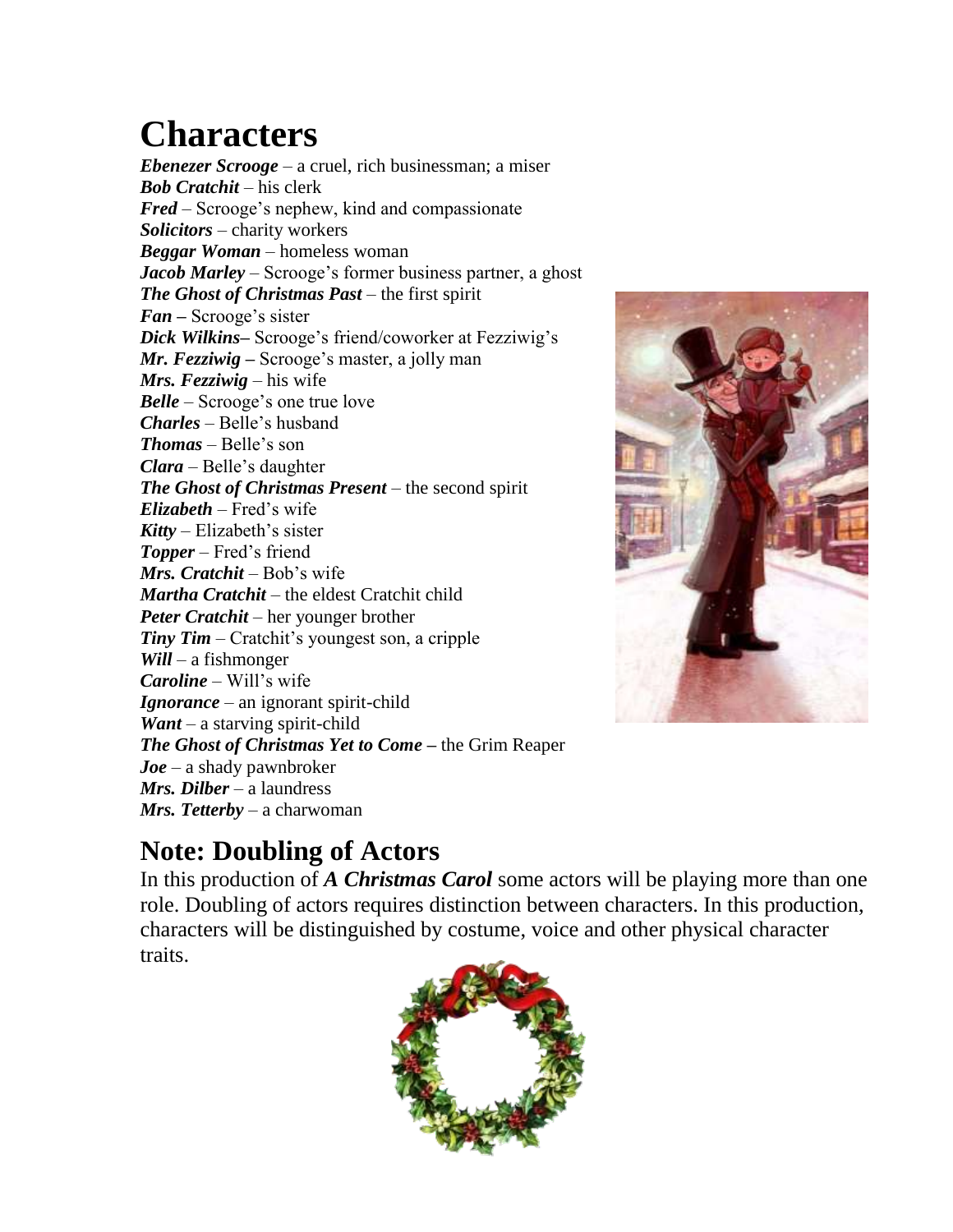## **Synopsis**

It is Christmas Eve, a day Ebenezer Scrooge despises. Scrooge, a cold-hearted miser, considers Christmas a "humbug" and he rejects everything to do with the holiday, including an invitation to Christmas diner from his jolly nephew, Fred. When charity workers ask for a donation to help the poor, he gives them nothing but a lecture. When he catches his overworked/underpaid/nearly frozen clerk, Bob Cratchit, trying to place more coal on the fire, he threatens to fire him. That night, in his chambers at home, Scrooge is visited by the ghost of his former business partner, Jacob Marley. Marley's spirit has been wandering the earth as punishment for placing his business needs above the needs of humanity; he has come to warn Scrooge that the same fate awaits him unless he changes his ways. Marley then tells Scrooge that he will be visited by three spirits over the night



Scrooge falls asleep and wakes up to find the Ghost of Christmas Past, a small, elderly figure. The Ghost shows Scrooge scenes from the past that trace Scrooge's development from a young boy, lonely but with the potential for happiness, to a young man with the first traces of greed that would deny him love in his life. Scrooge shows newfound emotion when revisiting these scenes, often crying from identification with his former neglected self.

Scrooge returns home only to meet the Ghost of Christmas Present, a jolly figure with a life span of one day. He shows Scrooge several current scenes of Christmas joy and charity then shows him the Cratchit household. The Ghost informs Scrooge that unless the future is changed, the Cratchit's crippled and good-hearted young son, Tiny Tim, will die. He also shows Scrooge the party at Fred's house. Finally, a ragged boy and girl crawl out from the Ghost's robes. The Ghost calls them Ignorance and Want and warns Scrooge to beware of Ignorance.

The silent, black-clad Ghost of Christmas Yet to Come replaces the other ghost. He shows Scrooge several scenes of people discussing a man's death; no one seems at all pained by the man's demise. He also learns that Tiny Tim has died, but the Cratchits maintain their unity and love. Scrooge finally discovers that *he* is the man who has died and whose death has only pleased people. He expresses the hope that these scenes of the future can be changed, and vows to incorporate the lessons of the past, present and future into his adoption of the Christmas spirit.

Scrooge wakes up in his bedroom and discovers that the whole adventure took only one night… it is Christmas Day. Ecstatic, forever changed, he sends a large turkey to the Cratchits, gives a sizable donation to the charity workers he previously insulted and has a wonderful time at Fred's party. The next day he gives Cratchit a raise. Scrooge becomes a second father to Tiny Tim, who does not die. And he keeps the spirit of Christmas alive in his heart as well as anyone, the whole year through.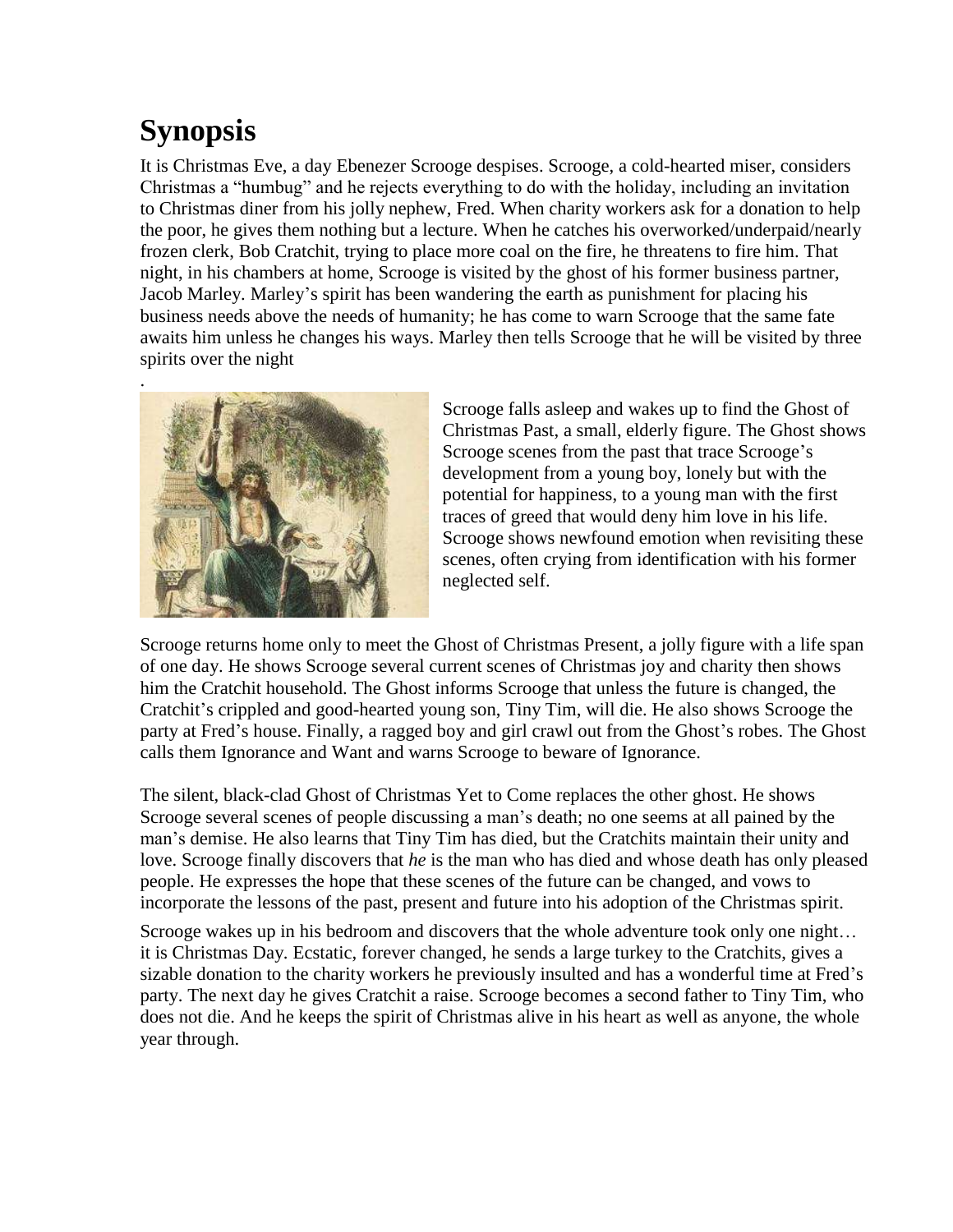## **Biography of the author Charles Dickens**



Charles Dickens was born on February 7, 1812, in Portsmouth, England, the son of John and Elizabeth Dickens. John Dickens, a clerk, had a poor head for finances, and in 1824 was imprisoned for debt. His wife and children, with the exception of Charles, joined him in prison. Charles was put to work in the Warren Blacking Factory, an experience that scarred him emotionally for life. When the family finances were righted and his father was released, Dickens was released from his work at the factory and attended school in London. At fifteen, he found employment as an attorney's office boy and in 1829 he became a freelance reporter. In 1833 his first published story appeared and was followed, very shortly thereafter, by a number of other stories and sketches. In 1834, still a newspaper reporter, he adopted the soon to be famous pseudonym "Boz." The first series of *Sketches by Boz*  was published in 1836, and that same year Dickens began writing *The Pickwick Papers*, which became an enormous success. Dickens married Catherine Hogarth

on April 2, 1836, and embarked on a fulltime career as a novelist, writing such famous classics as *Oliver Twist* (1838), *Nicholas Nickleby* (1839), *The Old Curiosity Shop* (1841), *Barnaby Rudge* (1841), *House* (1853), *Hard Times* (1854), *Little Dorrit*, (1857), *A Tale of Two Cities*  (1859), *Great Expectations* (1861) and *Our Mutual Friend* (1865).

In 1856, Dickens purchased Gad's Hill, an estate he had admired since childhood. In 1857, he and Catherine and their 10 children spent a great deal of time there. At this time Dickens met a young actress, Ellen Ternen, with whom he fell in love and in 1858 he and his wife of 22 years separated so the he could be with Ellen.

During the latter part of his career, Dickens supplemented his income with paid speaking engagements all over England, Scotland, Ireland and the United States. He continued these

engagements even after his health began to deteriorate and the doctors advised him to slow down. In 1869, during a public speaking tour, he collapsed, showing symptoms of mild stroke. Further readings were cancelled, but he began work upon what would he be his last (and unfinished) novel, *The Mystery of Edwin Drood.* On June 8, 1870, Dickens collapsed once again – this time at Gad's Hill. He died the next day. He was buried at Poet's Corner, Westminster Abbey on June 14, 1870.

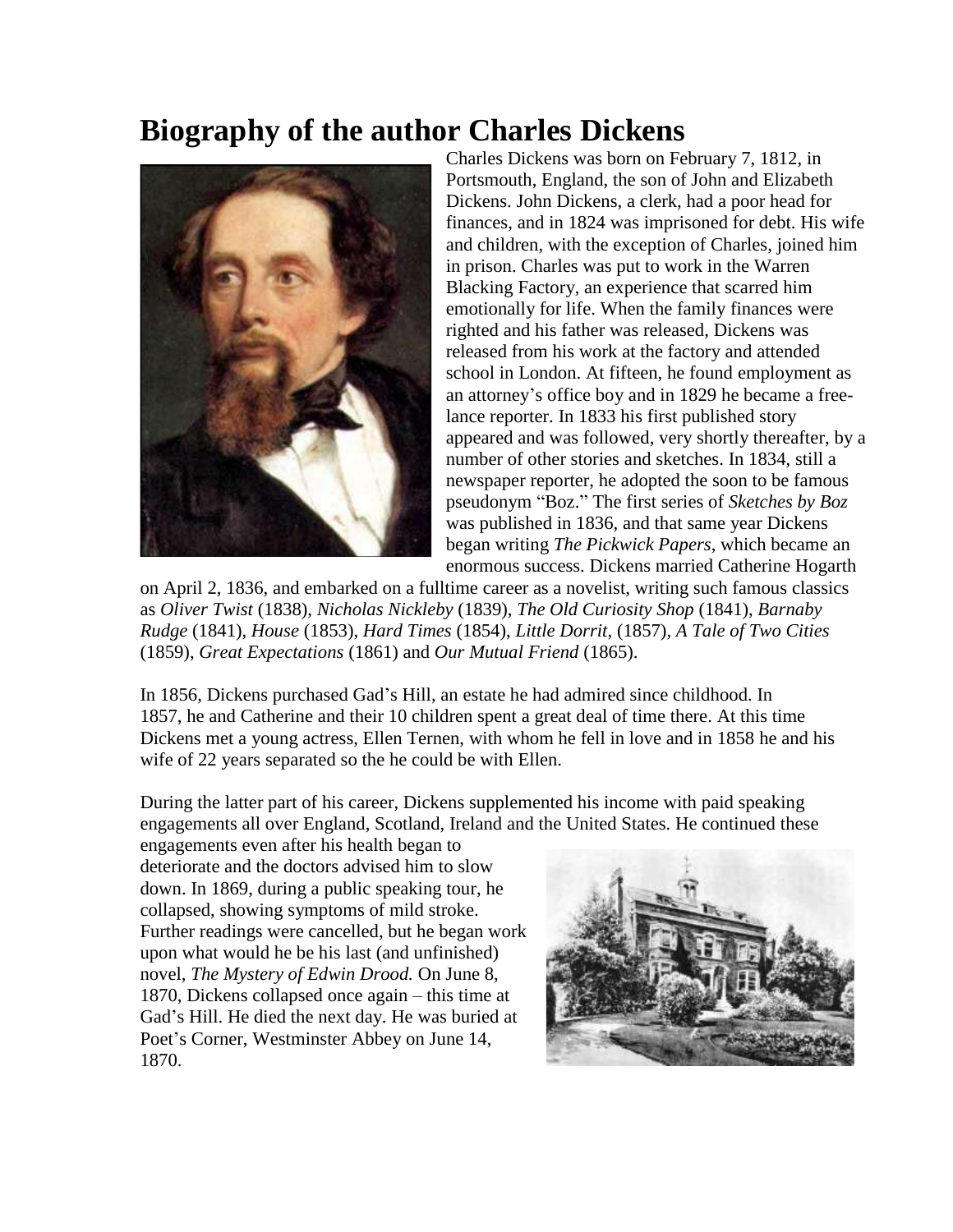## **Biography of the Playwright – Catherine Bush**

Catherine Bush has been Barter Theatre's playwright-in-residence since 2007. Her produced plays include: *The Other Side of the Mountain*, *The Quiltmaker*, *Comin' Up A Storm*, *Wooden Snowflakes*, *Tradin' Paint, Where Trouble Sleeps, Walking Across Egypt, I'll Never Be Hungry Again (book & lyrics), The Three Musketeers, The Frankenstein Summer*, *unhINGEd*, *The Executioner's Sons, The Controversial Rescue of Fatty the Pig, Winter Wheat (book & lyrics)* and



*Just a Kiss*, which was a finalist for the 2007 Steinberg Award presented by the American Theatre Critics Association. Plays for Young Audiences: *Cry Wolf!, Sleeping Beauty, Rapunzel, The Scarlet Letter, The Adventures of Tom Sawyer, The Legend of Sleepy Hollow, All I Want for Christmas is My Two Front Teeth, My Imaginary Pirate, The Call of the Wild, The Princess and the Pea, Aesop's Fables, The Red Badge of Courage. Frosty, Santa Claus is Coming to Town, Mother Goose: The Musical, 'Twas the Night Before Christmas, Jingle All the Way, Old Turtle and the Broken Truth, Antigone, Robin Hood, Clementine the Musical, Alice in Wonderland, Snow White and the Seven Dwarfs,* and *Great Expectations.* [www.catherinebushplays.com](http://www.catherinebushplays.com/)

## **Vocabulary Words**

| liberality    | vigor         | comprehensive |
|---------------|---------------|---------------|
| resolute      | establishment | penance       |
| charitable    | anonymous     | reclamation   |
| veneration    | shilling      | repentance    |
| mortgage      | melancholy    | prodigious    |
| inclement     | beguile       | consequence   |
| administrator | humbug        | incorrigible  |
| executor      | apparition    | charwoman     |
| mourner       | ponderous     | foreshadow    |
| undertaker    | forbearance   | unanimity     |
| workhouse     | benevolence   | alteration    |

**Define the vocabulary words** above then write sentences using them. Remember: anyone reading your sentence should be able to understand the word from the context in which it is used.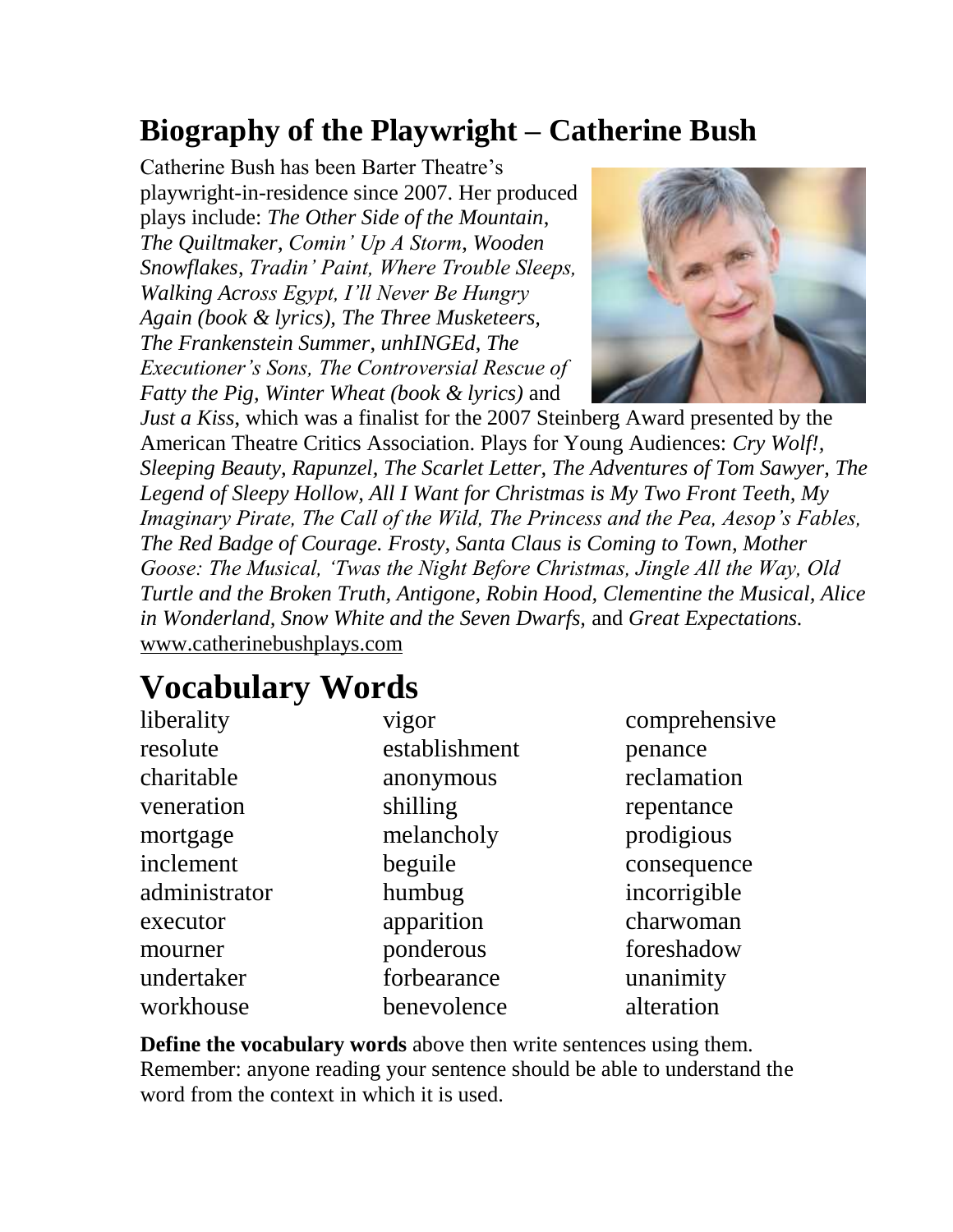

## **A Brief History**

Barter Theatre was founded during the Great Depression by Robert Porterfield, an enterprising young actor. He and his fellow actors found themselves out of work and hungry in New York City. Porterfield contrasted that to the abundance of food, but lack of live theatre, around his home region in Southwest Virginia. He returned to Washington County with an extraordinary proposition: bartering produce from the farms and gardens of the area to gain admission to see a play.

Barter Theatre opened its doors on June 10, 1933 proclaiming, "With vegetables you cannot sell, you can buy a good laugh." The price of admission was 40 cents or the equivalent in produce, the concept of trading "ham for Hamlet" caught on quickly. At the end of the first season, the Barter Company cleared \$4.35 in cash, two barrels of jelly and enjoyed a collective weight gain of over 300 pounds.

Playwrights including Noel Coward, Tennessee Williams and Thornton Wilder accepted Virginia ham as payment for royalties. An exception was George Bernard Shaw, a vegetarian, who bartered the rights to his plays for spinach.

Today, Barter Theatre has a reputation as a theatre where many actors performed before going on to achieve fame and fortune. The most recognized of these alumni include Gregory Peck, Patricia Neal, Ernest Borgnine, Hume Cronyn, Ned Beatty, Gary Collins, Larry Linville and Frances Fisher. The list also included James Burrows, creator of *Cheers,* Barry Corbin, and the late Jim Varney.

Robert Porterfield passed away in 1971. His successor, Rex Partington, had been at Barter in the 1950s as an actor and in the 1970s as stage manager. Rex returned as chief administrator from 1972 until his retirement in 1992. In March 2006, he passed away.

Richard Rose was named the Producing Artistic Director in October 1992. During his tenure, attendance grew from 42,000 to more than 163,000 annual patrons. Significant capital improvements were also made, including renovation of the main stage (now Gilliam Stage) in 1995 and the 2006 addition of The Barter Café at Stage II (now the Smith Theatre). Rose retired in December of 2019 and Katy Brown, who had been at Barter since 1998 as the Director of the Barter Players and as an Associate Artistic Director, was named the fourth Producing Artistic Director – and is the first woman to hold the position.

Barter represents two distinct venues of live theatre: Barter Theatre's Gilliam Stage, and Barter's Smith Theatre. Gilliam Stage, with over 500 seats, features traditional theatre in a luxurious setting. Barter's Smith Theatre offers seating for 167 around a thrust stage in an intimate setting and is perfect for more adventurous productions. Barter Theatre is also home to The Barter Players, a talented ensemble of actors who produce plays for young audiences throughout the year.

History is always in the making at Barter Theatre, building on legends of the past; Barter looks forward to the challenge of growth in the future.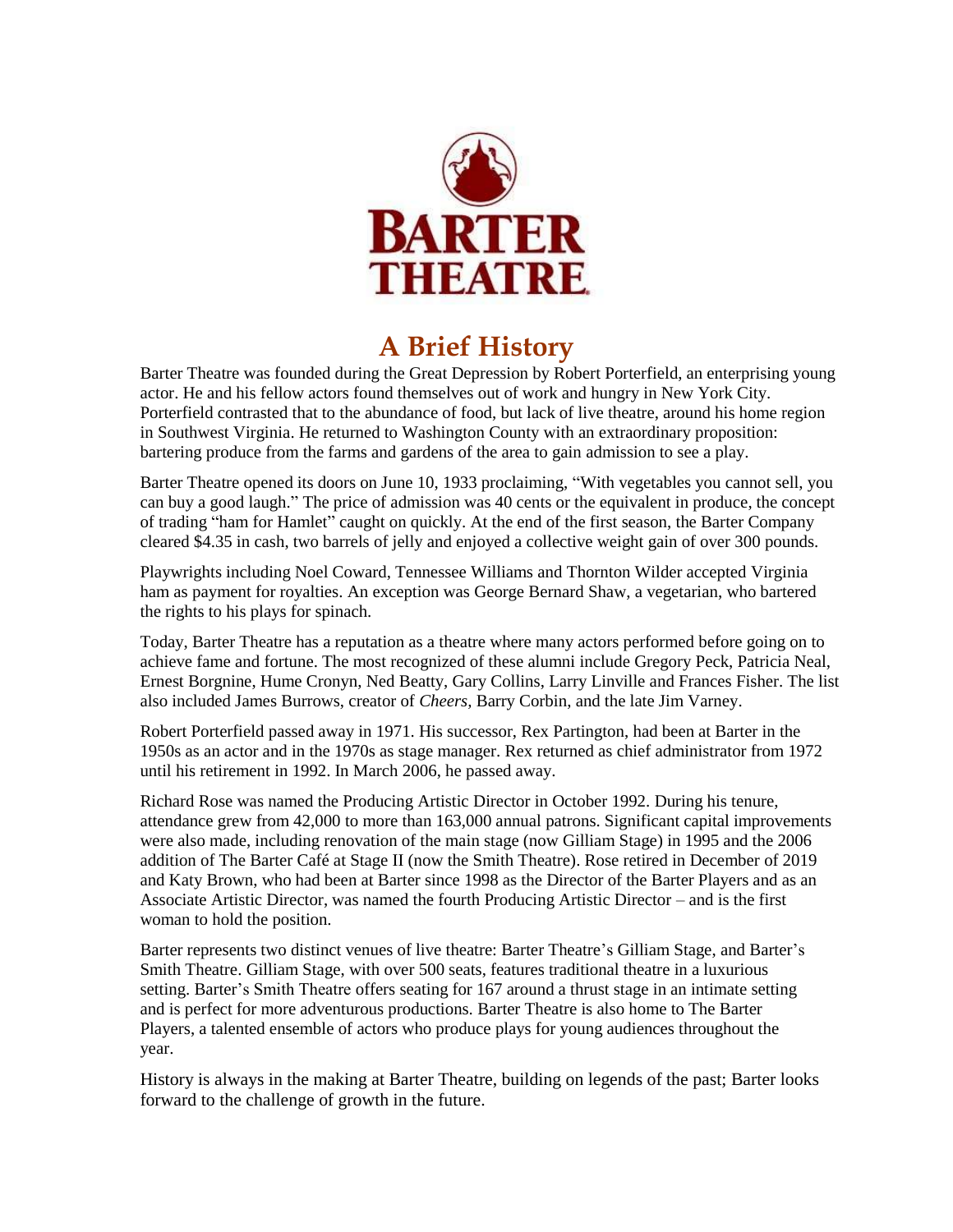## **Questions/Activities**

## **What a Character!**



Young Ebenezer is described as a lonely boy whose only friends were characters in books, like Ali Baba, shown above. If you had to pick a character from a book to be your one and only friend, whom would you pick and why? **Write a story about an adventure the two of you take together.**

## **Changing the Future**

Ebenezer Scrooge is given the chance to change his future by changing his behavior. How else might Scrooge's future have been altered? What if he had married Belle? What if Fan hadn't died? What if his father had been kinder to him as a child? How much does what happened to us in the past affect who we become in the future? **Discuss.**



### **Map It!**

A Christmas Carol is set in London, England. Locate England on the globe. In what part of England is London located? How far is it from Portsmouth, the town in which Dickens was born?



## **Cast Your Own** *A Christmas Carol*



In 1992, Jim Henson produced "A Muppet Christmas Carol," casting Muppets in various roles. (Above: Kermit the Frog as Bob Cratchit) What is your favorite television show? Which character from that show would you cast as Ebenezer Scrooge? Bob Cratchit? Fezziwig? The Ghosts of Past, Present and Future?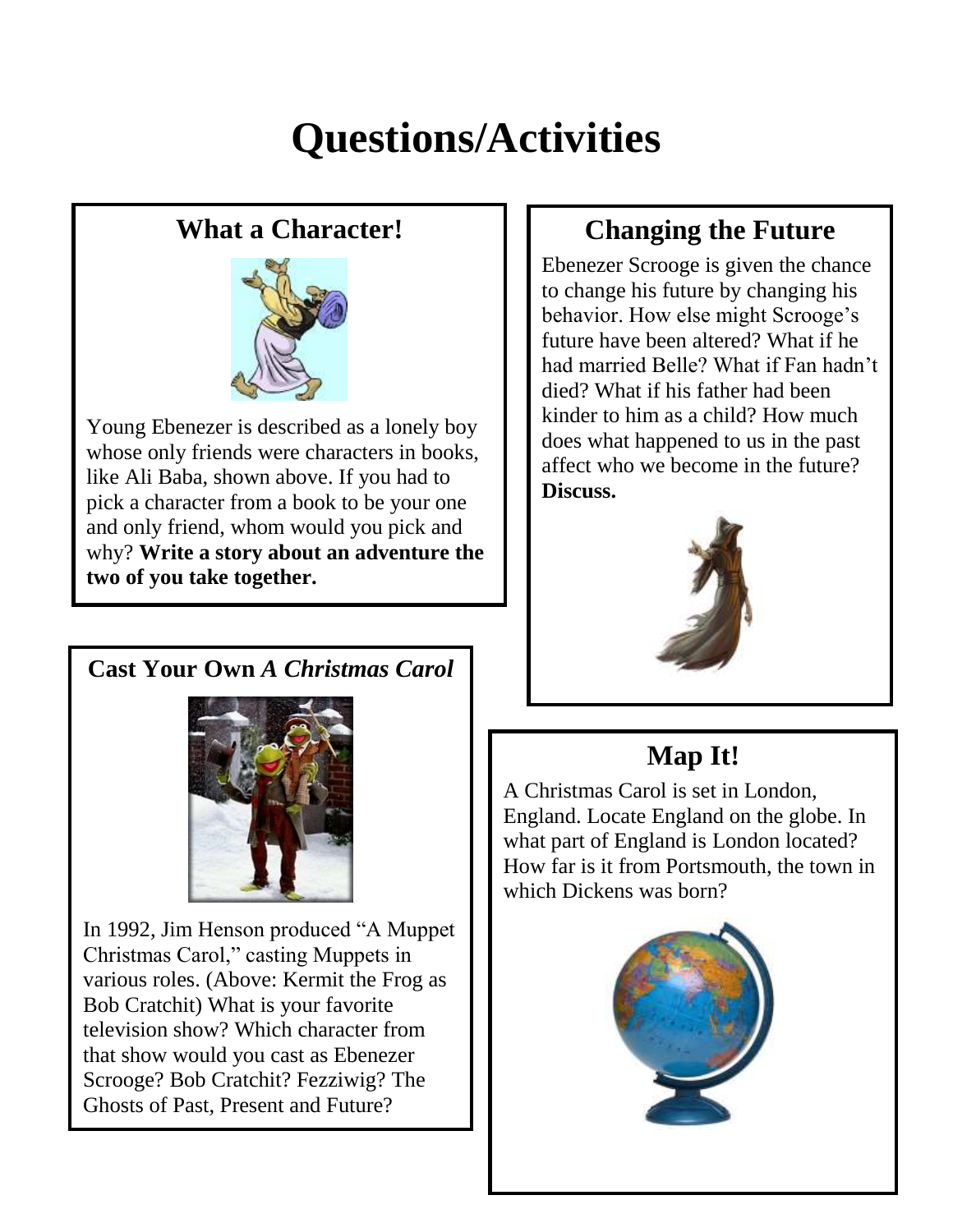# **Be Descriptive!**

Read the descriptions below of these two characters from *A Christmas Carol*: **Ebenezer Scrooge** and **Ghost of Christmas Present**

"Oh! But he was a tight-fisted hand at the grindstone, Scrooge! A squeezing, wrenching, grasping, scraping, clutching covetous old sinner! Hard and sharp as flint, from which no steel had never struck out a generous fire; secret, and self-contained, and solitary as an oyster, The cold within him froze his old features, nipped his pointed nose, shriveled his cheek, stiffened his gait; made his eyes red, his thin lips blue; and spoke out shrewdly in his grating voice. A frosty rime was on his head, and on his eyebrows, and his wiry chin. He carried his own low temperature always about with him; he iced his office in the dog-days; and didn't thaw it one degree at Christmas…"



"It was clothed in one simple green robe, or mantle, bordered with white fur. This garment hung so loosely on the figure that its capacious breast was bare, as if disdaining to be warded or concealed by any artifice. Its feet, observable beneath the ample folds of the garment, were also bare; and on its head it wore no other covering than a holly wreath, set here and there with shining icicles. Its dark brown curls were long and free: free as its genial face, its sparkling eye, its open hand, its cheery voice, its unconstrained demeanor, and its joyful air…"



### **Students**

Find a picture of a person, place or thing from a magazine and write a description of him/her/it in your own words. Be as descriptive as possible.

### **Teacher**

Number the pictures and place them on one wall of the classroom. Give the students copies of the descriptions and see if they are able to match them to the appropriate picture!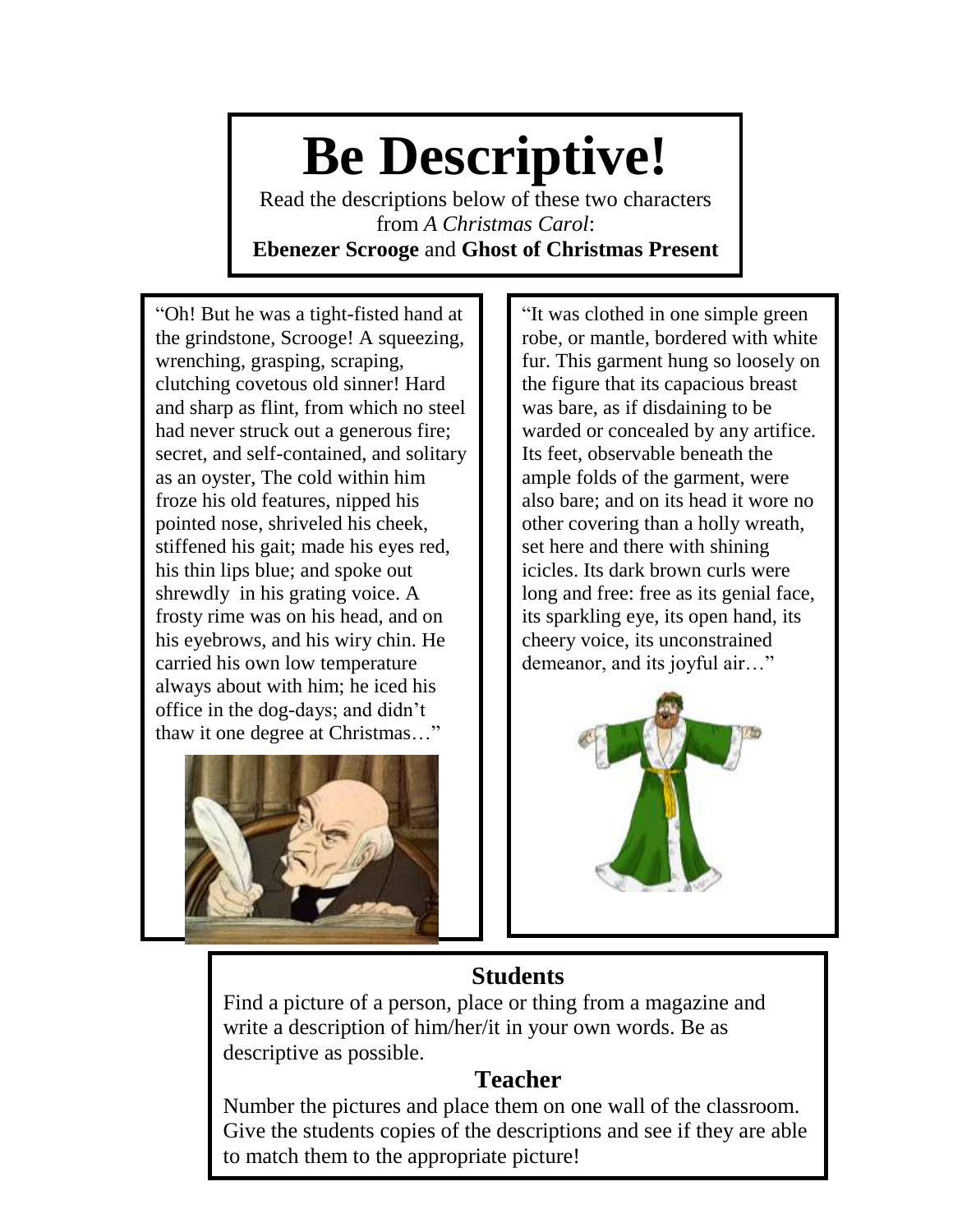# **Be Artistic!**

Read the following descriptions from Charles Dickens' *A Christmas Carol*

"Meanwhile the fog and darkness thickened so, that people ran about with flaring links, proffering their services to go before horses in carriages, and conduct them on their way… The cold became intense. In the main street, at the corner of the court, some labourers were repairing the gas pipes, and had lighted a great fire in the brazier, round which a party of ragged men and boys were gathered: warming their hands and winking their eyes before the blaze in rapture. The water-plug being left in solitude; its overflowings sullenly congealed, and turned to misanthropic ice. The brightness of the shops where holly sprigs and berries crackled in the lamp-heat of the windows, made pale faces ruddy as they passed..."

**Now working in whichever medium you choose – paint, pencil, pen and ink, charcoal, etc. – illustrate one of the descriptions above.**



"They left the high road, by a well-remembered lane, and soon approached a mansion of dull red brick, with a little weathercock-surmounted cupola, on the roof, and a bell hanging in it. It was a large house, but one of broken fortunes; for the spacious offices were little used, their walls were damp and mossy, their windows broken, and their gates decayed. Fowls clucked and strutted in the stables; and the coach-houses and sheds were over-run with grass. Nor was it more retentive of its ancient state, within; for entering the dreary hall, and glancing through the open doors of many rooms, they found them poorly furnished, cold, and vast. There was an earthy savour in the air, a chilly bareness in the place, which associated itself somehow with too much getting up by candle-light, and not too much to eat… "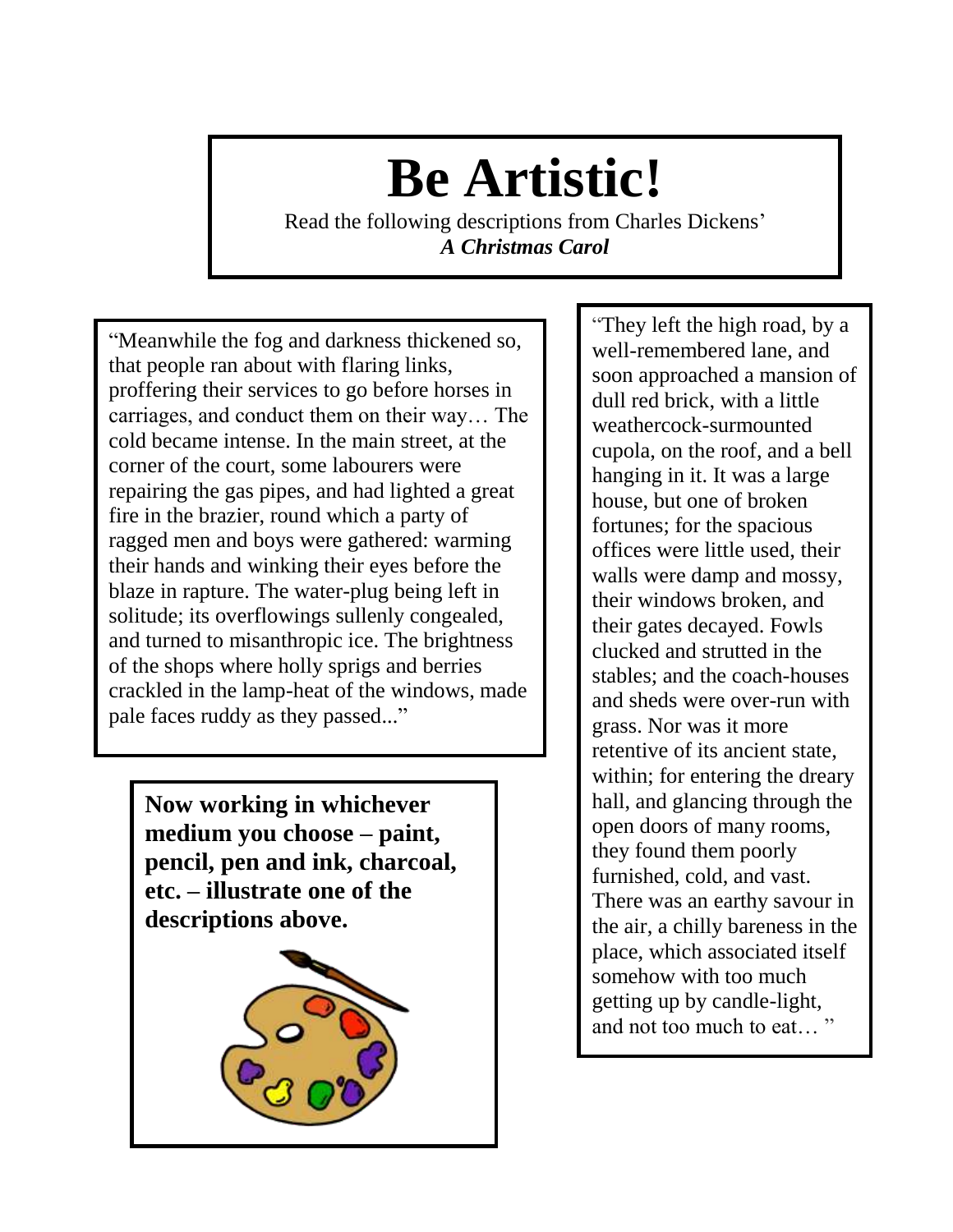## **Word Search**

**Find the following words in the puzzle below: Ebenezer Scrooge, Tiny Tim, crutch, cripple, Fred, Belle, London, goose, doornail Charles Dickens, Bob Cratchit, Jacob Marley, Christmas, ghost, Past, Present, Yet To Come, coal, clerk, charity, reclamation, Fezziwig, Ignorance, Want, bed curtains, pudding**

| $\mathbf{O}$ |              |              |  | SNIATRUCDEBYTT            |  |  |   |              |                |              |  |
|--------------|--------------|--------------|--|---------------------------|--|--|---|--------------|----------------|--------------|--|
| W            |              |              |  | J G I W I Z Z E F G O W S |  |  |   |              |                | -S           |  |
|              |              |              |  | KAAGNIDDUPOGAN            |  |  |   |              |                | R            |  |
| B.           |              |              |  | ONCLONDONOP               |  |  |   | $\mathbf{E}$ | $\overline{O}$ | $\bf E$      |  |
| S.           |              |              |  | ENTOKRELCRKOW             |  |  |   |              |                | C            |  |
| $\mathbf{E}$ | ${\bf A}$    |              |  | LBOBCRATCH                |  |  |   | $\mathbf I$  | $\mathbf{T}$   | $\mathbf{L}$ |  |
| M            |              |              |  | D M L H R M T U I S G D E |  |  |   |              |                | A            |  |
| $\mathbf O$  | $\mathbf I$  | H            |  | TECNADXROOL               |  |  |   |              |                | M            |  |
| $\mathbf C$  | $\mathbf I$  |              |  | TYSETSRGEOOP              |  |  |   |              |                | A            |  |
| O            |              |              |  | D S Y S I E U H L Z S R P |  |  |   |              |                | $\mathbf{T}$ |  |
| Т            |              |              |  | C E E N L R O R P E E N   |  |  |   |              | $\mathbf I$    |              |  |
| Т            |              |              |  | Z R R R I S H L C N Y A R |  |  |   |              |                | $\Omega$     |  |
| E            | $\mathbf{P}$ | $\mathbf{P}$ |  | A F T T G C V E T         |  |  |   | $\mathbf I$  | $C$ N          |              |  |
| Y            |              |              |  | C H A R I T Y J Z B       |  |  | U | L            | T              | $\mathbf Y$  |  |
| S .          |              |              |  | CIGNORANCECOAL            |  |  |   |              |                |              |  |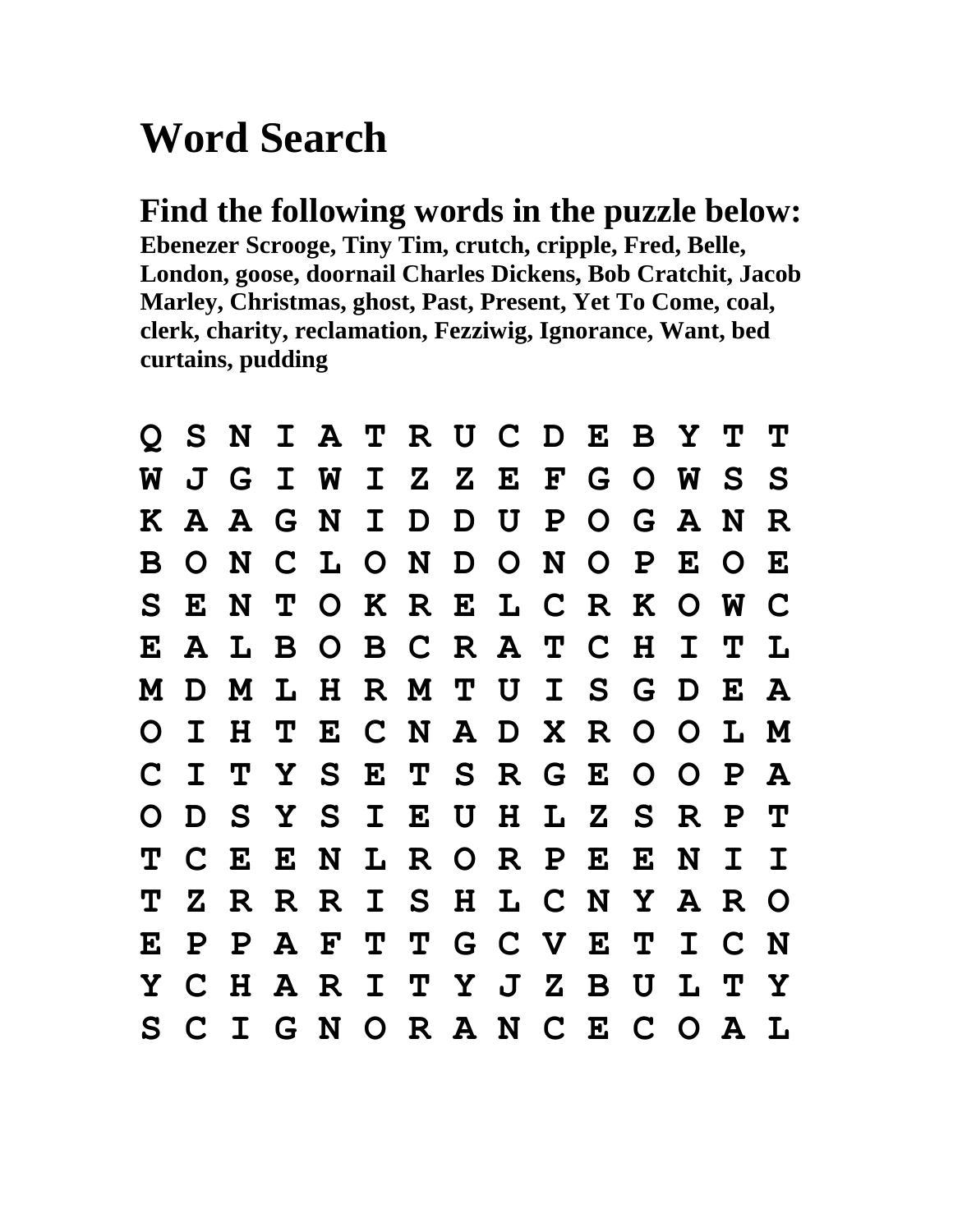## **True and False**

Write **T** if the statement is **True** and **F** if the statement is **False**.

- 1. "Scrooge" was Charles Dickens' first pen name.
- 2. \_\_\_\_ *A Christmas Carol* is set in London, England.
- 3. Tiny Tim was Fred's youngest son.
- 4. \_\_\_\_ The Ghost of Christmas Present wears a green robe trimmed in fur.
- 5. \_\_\_\_ Jacob Marley was Scrooge's business partner.
- 6. \_\_\_\_ When the story opens, Marley has been dead ten years.
- 7. \_\_\_\_ After Christmas dinner, the Cratchit family had kidney pie for dessert.
- 8. \_\_\_\_ Of the two, Ignorance is more dangerous than Want.
- 9. Marley's chain was made up of spoons and tin cups.
- 10. In Christmas Yet to Come, people rejoiced at Scrooge's death.
- 11. \_\_\_\_ Young Ebenezer fell in love with a woman named Fan.
- 12. \_\_\_\_ Ebenezer apprenticed under a man named Fezziwig.
- 13. \_\_\_\_ When Scrooge was a young boy, his friends were characters in books.
- 14. Fred is Fan's son.
- 15. \_\_\_\_ In spite of the Three Spirits' efforts, Scrooge remains unchanged.

## **Matching**

Draw a line connecting the noun in the 1st column with its corresponding description in the 2nd.

- 
- 
- 
- 
- 
- 6. Christmas Present f. Cratchit's son
- 
- 
- 1. Belle a. "I wear the chain I forged in life"
- 2. Jacob Marley b. Scrooge's sister
- 3. Bob Cratchit c. Scrooge's clerk
- 4. Tiny Tim d. Scrooge's former master
- 5. Dick Wilkins e. Scrooge's true love
	-
- 7. Fan g. Scrooge's former coworker
- 8. Fezziwig h. carries a torch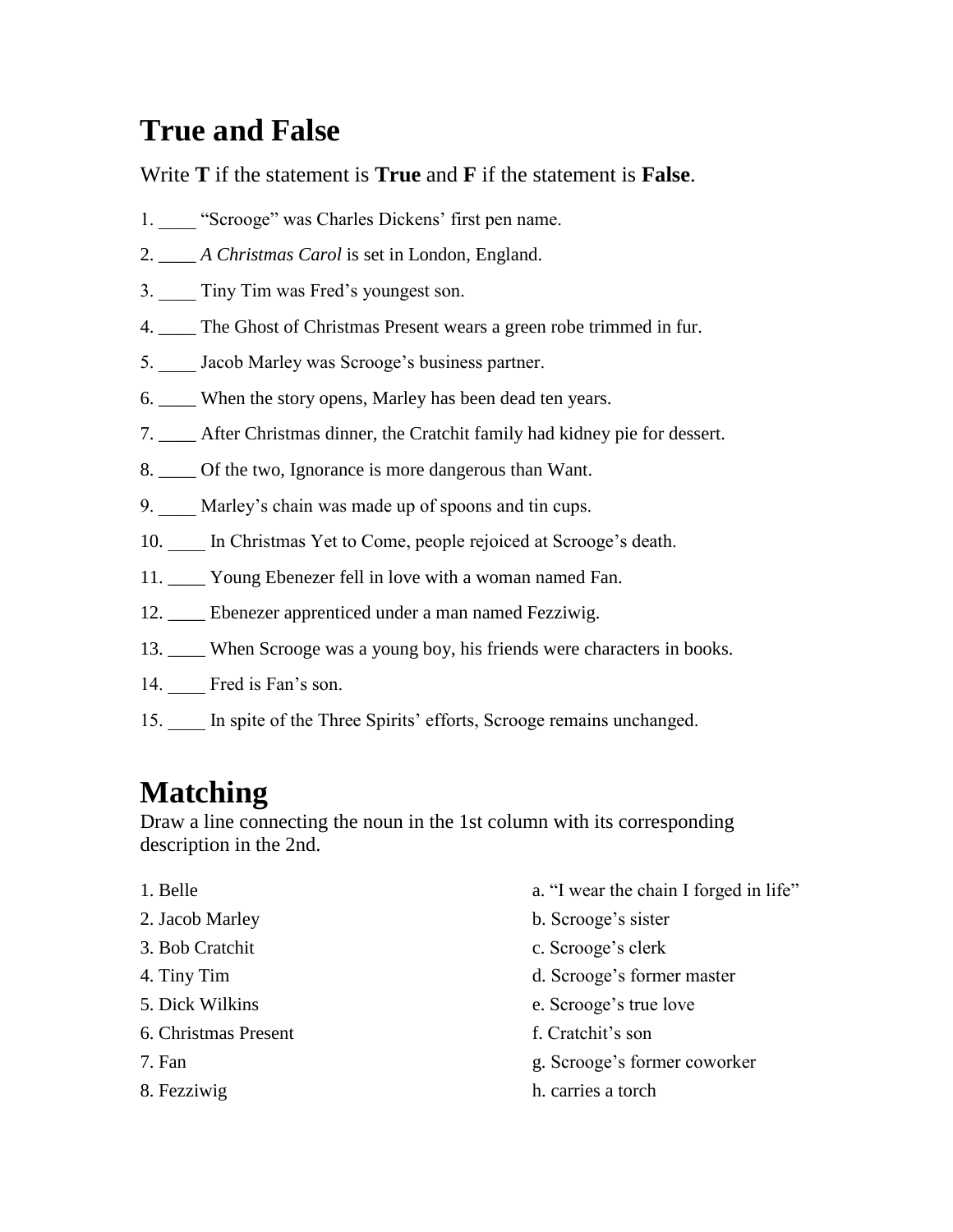## **Dickensian London**

**vs. Modern Appalachia**



*A Christmas Carol* is just one of many novels by Charles Dickens set in the tough economic times of early 19th century London. Research the economic conditions of this period and compare them to London's economy today. Then take the same statistics and compare them to the economic conditions that prevail in Appalachia today. Use the following link to research the Appalachian economy:

[http://www.arc.gov/appalachian\\_region/CountyEconomicStat](http://www.arc.gov/appalachian_region/CountyEconomicStatusandDistressedAreasinAppalachia.asp) [usandDistressedAreasinAppalachia.asp](http://www.arc.gov/appalachian_region/CountyEconomicStatusandDistressedAreasinAppalachia.asp)

**Present your findings to the class and prepare to discuss the results.**

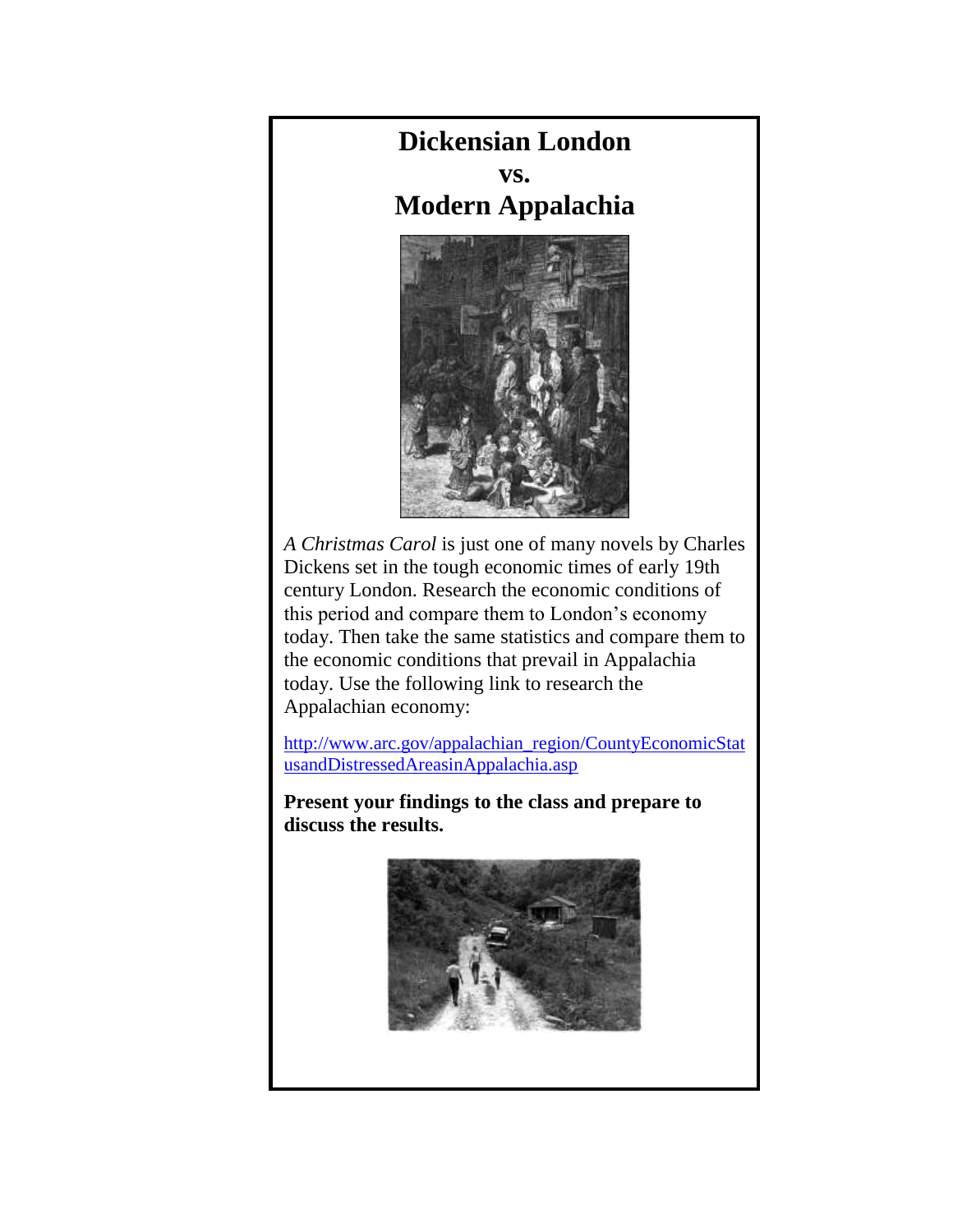## **From the Page to the Stage!**

How does a book become a stage play? Here are some of the elements that went into Barter Theatre's production of *A Modern Christmas Carol…*

### **1. Script**

It all starts here. A playwright (in this case, Playwright-in-Residence Catherine Bush) turns the prose of literature into dialogue and dramatic action. This is called "adapting". Sound easy?

#### **Try it yourself!**

Pick a scene from your favorite story and adapt it into a scene for the stage. Try not to use the narrative voice – focus instead on creating "dialogue" between the characters.

### **4. Costumes/Wigs**

The costume designer is responsible for creating a different look for each character while maintaining the overall aesthetic of the production.

Each actor's costume must be tailored to fit and be built to take the wear-and-tear of 8 shows a week! Also, in a show where the actor is required to play more than one character, the design must incorporate a method to facilitate "quick changes". The wig designer is responsible for designing, building and styling the wigs that will appear in the show. Like the costumes, wigs are necessary to help distinguish characters.

#### **Try it yourself**!

Design a costume/wig for the character in your scene. Make sure your costume includes a mechanism to make "quick changes possible.

### **2. Director/Actors**

The director and actors begin the rehearsal process. The director "blocks" the play, which means he tells the actors where to move and stand and sit. The actors work on learning their lines, finding their character's motivation and creating the world of the play. The length of

a rehearsal process for a Barter Theatre production ranges from 100 – 120 hours spread out over 4-6

weeks, depending on the play. **Try it yourself!**

Rehearse the scene you adapted with your classmates.

### **5. Props**

The Ghost of Christmas Present's torch! Scrooge's bed! Tiny Tim's crutch! These are a few examples of the props designed and built by Barter's props department for

this production. A **prop** is defined as an object used on stage by actors for use in the plot or story line of a theatrical production.

**Try it yourself!** Design and build the props you will need for your scene.

#### by creating beautiful visuals that represent the various locations

in the story (i.e. Scrooge's office, the streets of London, Cratchit's house) but also function as a safe environment upon which the actors will move (or be moved). A good set design will also allow the action to flow from one scene to another smoothly, with seamless transitions.

**3. Set Design** The set designer designs a set that will not only serve the aesthetic needs of the production

#### **Try it yourself!**

Using the scene you adapted, design a set that will both visually serve the story and function effectively for the actors.

### **6. Lights/Sound**

Lights not only illuminate the actors and pull focus to various spots on the stage but, together with sound, help create a mood. Lights and sound can also, along with the set, help establish location. The sound of wind, stars glittering in the heavens and *whoosh!* We are travelling with Scrooge and Christmas Present across the world!

#### **Try it yourself!**

Put together a soundtrack for your scene that establishes place and mood. Feel free to use recorded music/sound effects or perform it live!

### **7. Stage Manager/Crew**

The Stage Manager attends all the rehearsals and once the show goes into production, is "in charge", calling all the sound and light cues and maintaining the integrity of the piece during its run. The SM is aided in these endeavors by the Crew, the unsung heroes who work backstage moving sets, changing wardrobe, placing props – whatever is necessary for the show to go on!